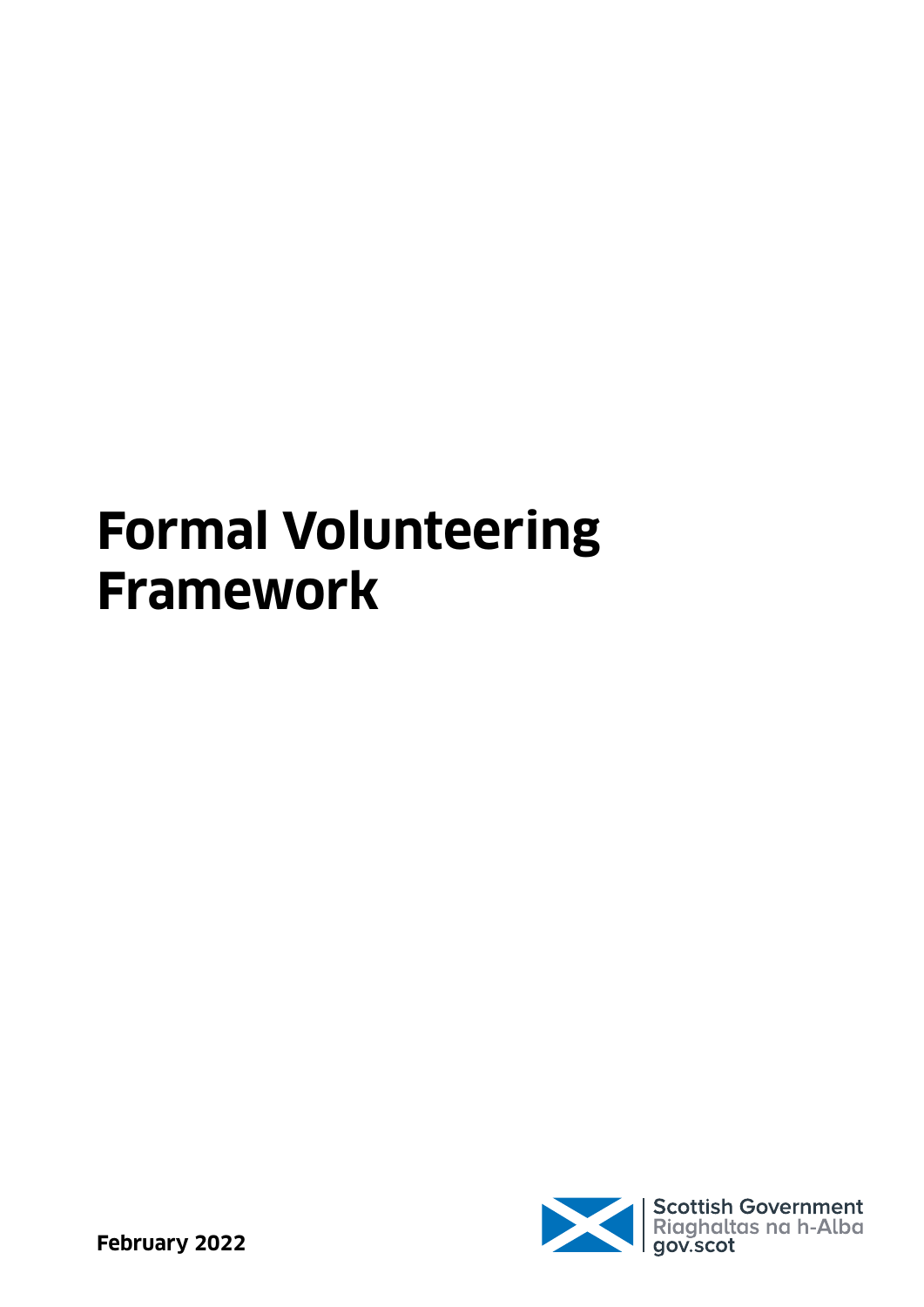# **Formal Volunteering Framework**

#### **Introduction**

Volunteering can provide invaluable learning and skills to help prepare people to move into employment, and help them succeed once they are in the workplace. This framework aims to support employers, organisations and volunteers to create purposeful volunteering experiences in which the volunteer has a clear learning journey and can identify the skills they will develop and how they can apply these to the wider labour market as they progress into permanent employment.

The framework has been developed in collaboration with key partners and stakeholders across local government, third and voluntary sectors, the Fair Work Convention and with young people themselves. It is built on five principles, underpinned by a number of objectives that are designed to be of mutual benefit to the volunteer, as well as the host organisation. There is also a specific focus on equalities, supporting those young people who are furthest away from the labour market and to achieving a positive outcome.

It forms part of a wider [Scottish Government response](https://www.gov.scot/publications/scottish-government-response-youth-volunteering-innovation-project-youth-vip-report-recommendations/documents/) to recommendations made by the Youth Volunteering Innovation Project (Youth VIP). In [their report,](https://www.projectscotland.co.uk/wp-content/uploads/2019/03/YouthVIP_Report.pdf) Youth VIP recommended that the Scottish Government '*create a framework to support young people not in education, employment or training, to gain work-based skills and personal development through volunteering'*. While the framework supports delivery of the [Young Person's Guarantee,](https://youngpersonsguarantee.scot/) we recognise the crucial role volunteering plays in supporting anyone through their employability journey, and so this framework can be applied across all age groups.

The framework also builds on substantial work by the Scottish Government in collaboration with the Third and Private Sectors and Local Authorities through the [Volunteering for All](https://www.gov.scot/publications/volunteering-national-framework/pages/1/) framework and action plan and [Youth Volunteering Guidelines.](https://www.gov.scot/publications/youth-volunteering-guidelines/pages/5/) These documents already provide extensive information for employers, organisations and volunteers, including highlighting the importance of offering diverse and inclusive placements and the benefits of including volunteers in the design of voluntary programmes. The framework supplements this work to offer further guidance to ensure volunteers are aided to develop valuable skills that can be utilised to support their future progression into employment.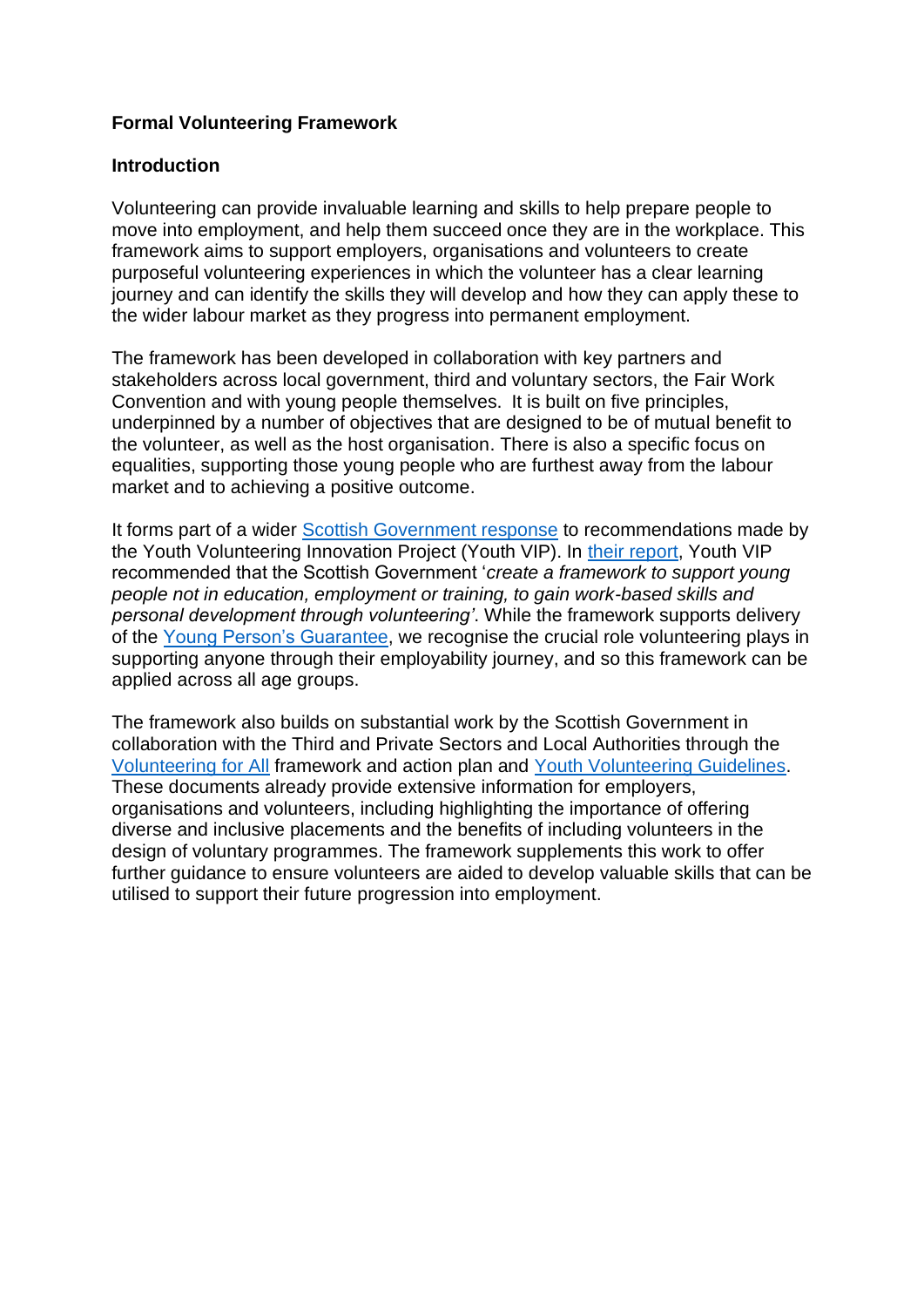# **Formal Volunteering Framework**

# **Learning at the Core**

- Voluntary activity should be developed to the mutual benefit of the volunteer and the host organisation, supporting the volunteer to gain work-based skills and personal development.
- Employers and organisations should outline a clear learning journey and skills profile for all volunteering placements.
- Volunteering placements should offer transferable and sector specific skills, where applicable, that volunteers can utilise in employment.
- If a qualification is available through the volunteering placement, volunteers should have a clear understanding of the steps required to acquire this.

# **Fairness and Integrity**

- Organisations hosting volunteers are to adhere to Fair Work First guidance and develop volunteering opportunities in accordance with national minimum wage legislation and [guidance](https://www.gov.uk/guidance/national-minimum-wage-work-experience-and-internships)**.**
- Volunteers are to be made aware of their rights as outlined in quidance and within the [Volunteer Charter.](https://www.volunteerscotland.net/terms-conditions/a-volunteer-charter/)
- While volunteers are not paid for their time they will be reimbursed for out of pocket expenses such as travel costs.
- Volunteers must not be used to fill or take away opportunities from fully paid workers or be used to meet resource shortfall.
- Volunteers can expect to carry out their placement in an inclusive and flexible environment.
- Volunteers should feel safe to provide feedback to the host on their placement.

## **Person-centred**

- Each volunteering placement should be tailored to the needs and goals of the volunteer and the host organisation.
- Organisations should work with partners (e.g. equalities organisations) where possible to remove barriers, which may hinder different aspects of accessibility.
- Particular focus should be on inclusion and equality of opportunity, supporting participants who face structural barriers to accessing and sustaining employment by ensuring placements seek to tackle occupational segregation, stereotyping, inaccessibility, etc.

## **Purposeful**

- Volunteers should have a clear understanding of how their role fits within the day-to-day business objectives of the host organisation.
- At the end of the volunteering placement, volunteers should have a clear understanding of how the skills they have developed can be applied to the labour market or be built on through additional learning and qualifications.

## **Choice**

- Participants can access a diverse range of quality formal volunteering opportunities from multiple sectors.
- Formal volunteering opportunities should be available across Scotland, including in remote and rural areas.